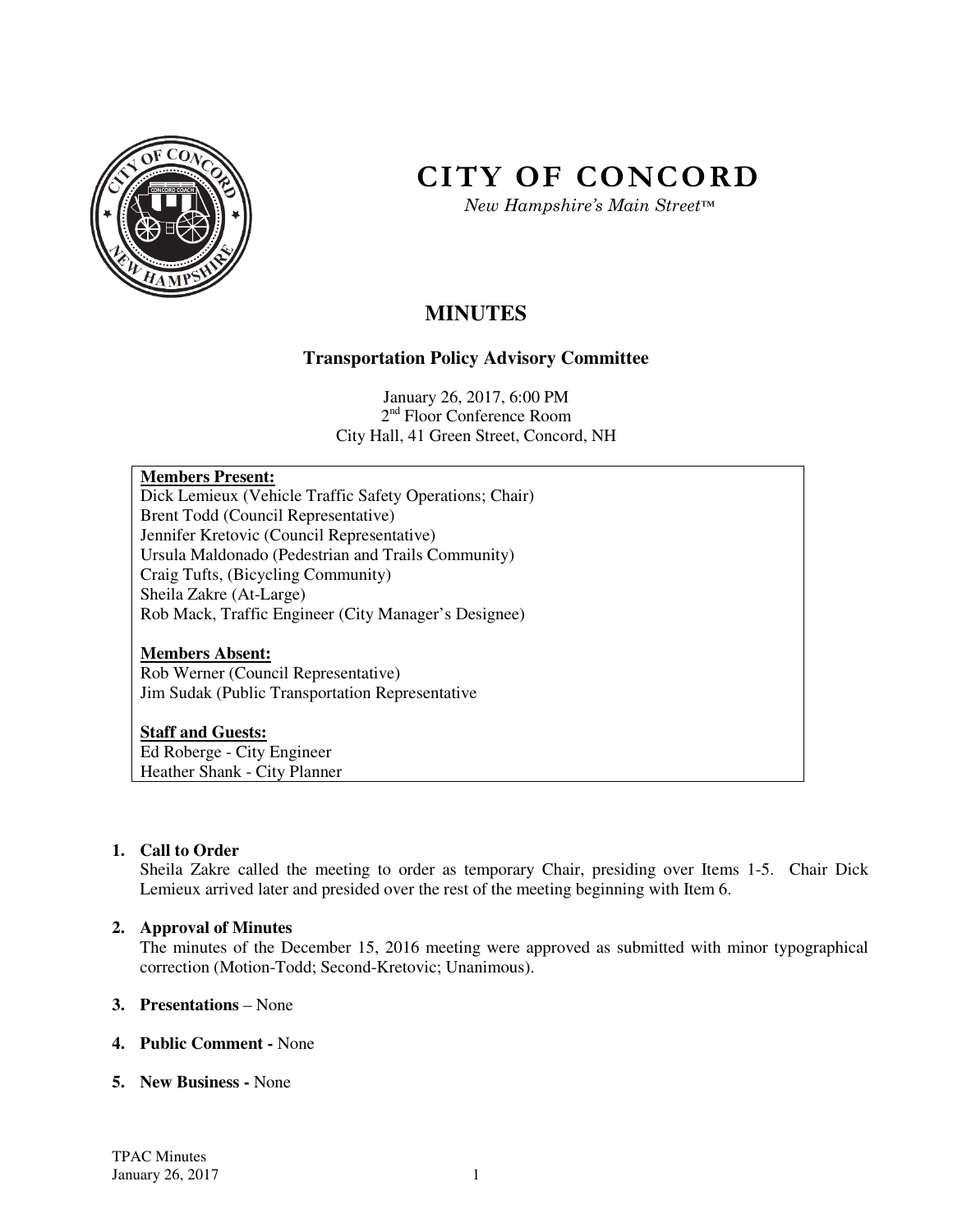#### **6. Old Business**

#### **a. Review final draft of the Concord Pedestrian Master Plan**

Pursuant to last month's discussion of the draft Pedestrian Master Plan, staff provided CNHRPC with additional review comments and suggestions which had been incorporated in the updated final draft dated January 24, 2017 being reviewed tonight. There was a long and thoughtful discussion of the draft document and a number of additional revisions were suggested to the concurrence of those present.

TPAC conditionally approved the pedestrian master plan draft dated January 24, 2017 as submitted but with the following amendments as discussed: add a 'snow-related' picture to the cover; revise the text related to the Loudon Road project on page 16; remove the discussion of the Mountain Road/Exit 16 roundabout project on page 16 as it is under construction; revise the description of the minimum 'through zone' width on page 21; revise the Sidewalk Maintenance and Snow Removal section beginning on page 22 to include some illustrative photographs and a statement on prioritizing sidewalk-clearing efforts to maximize walking accessibility; enhance the format of select headers and borders in the document; and expand the Conclusion on page 28 to include the Main Street Complete Streets Project as an example of a city project that best demonstrates the effective implementation of these conclusions and recommendations (Motion-Todd; Second-Kretovic; Unanimous).

Craig Tufts will revise the document to reflect the amendments noted above and will redistribute the finalized draft to members. He will submit the approved draft document to the Planning Board for their review and consideration at their February 15, 2017 meeting.

#### **7. Consent Reports**

#### **a. Acceptance of Subcommittee Minutes**

The following subcommittee reports were accepted by unanimous consent: Bicycle/Pedestrian – December 5, 2016; Public Transportation – December 13, 2016; and Traffic Operations – January 17, 2017.

#### **8. City Council Meeting Update**

At its January 9, 2017 meeting, City Council discussed an inquiry regarding agreed-to maintenance of the discontinued portion of Silk Farm Road by St. Paul's School.

#### **9. TPAC Referrals from City Council, Staff and Chair**

#### **a. Request by the Chair to discuss sidewalk snow maintenance.**

The Chair noted that TPAC's extensive discussion of sidewalk snow maintenance in Item 6a reasonably covered the topics he intended to bring up under this item.

#### **10. Status Report on Subcommittees**

#### **a. Bicycle/Pedestrian Committee (TPAC-BP), Craig Tufts**

Craig Tufts reported that TPAC-BP met this month and discussed the draft pedestrian master plan as well as the I-93 Bow-Concord study. They also discussed observations of dead trees in a commercial development. Heather Shank noted that in cases where specific landscaping is indicated on a site plan approved by the Planning Board, a concern regarding condition of such landscaping should be forwarded to the Planning Division.

#### **b. Public Transportation Committee (TPAC-PT), Sheila Zakre**

Sheila Zakre reported that TPAC-PT met last week and discussed sidewalk snow maintenance at bus stops. Noted were observations of improved snow clearing at the four major bus stops in the